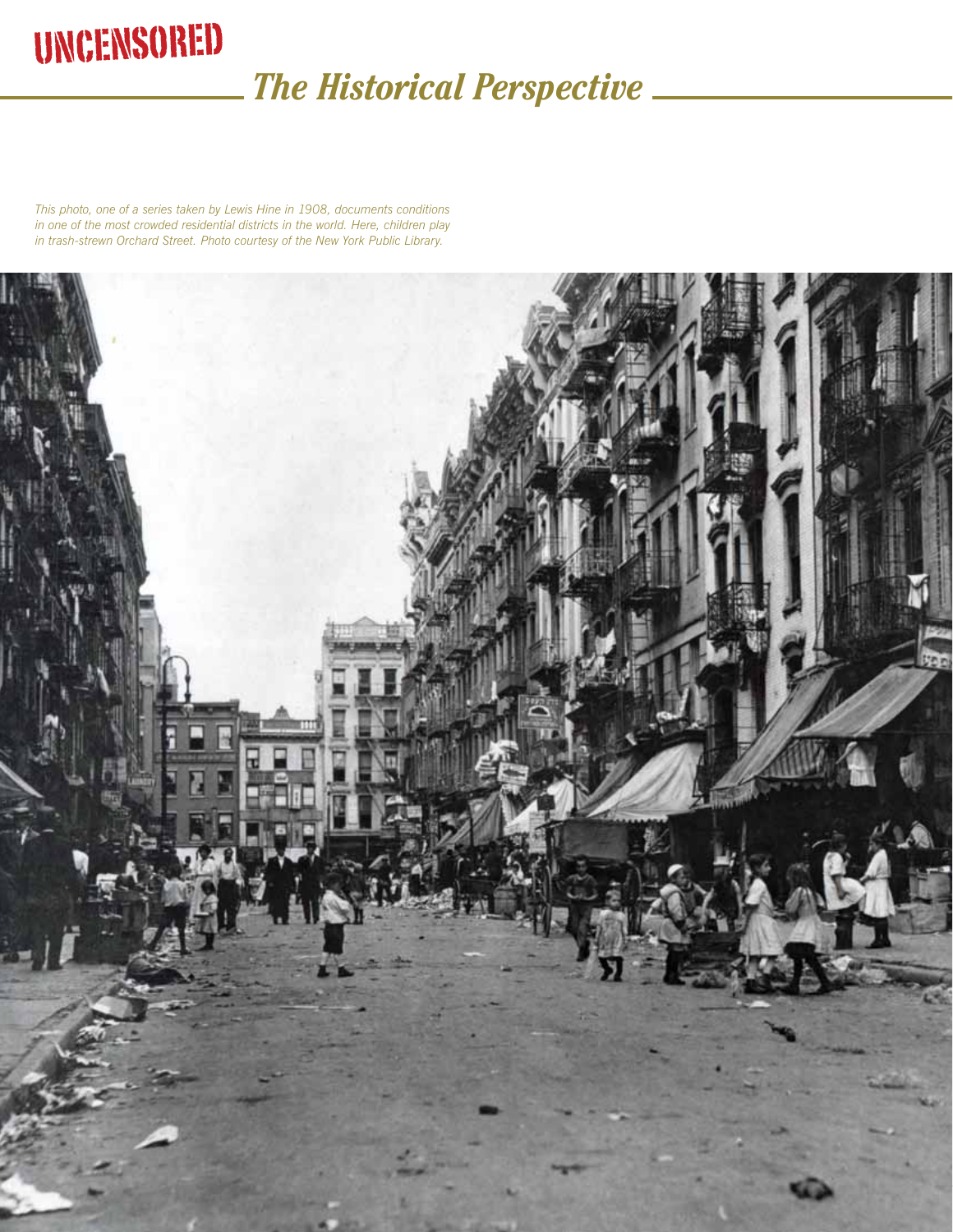# **Exhibiting Poverty**

**by Ethan G. Sribnick and Sara Johnsen**



In 1900 New York was both the richest and second-most populous city on Earth. But beneath its veneer of prosperity, many of its 3.4 million residents were struggling to get by, often forced to live in crowded and unsanitary tenements. Tenements were typically 25 feet wide by 100 feet deep and six stories tall, built to accommodate 26 families in 325-square-foot apartments. Then, as now, high rates of poverty in New York City accompanied high demand for housing, and families often had to double up or take in boarders to pay the rent, creating dangerously overcrowded conditions. By 1890 the Tenth Ward of Manhattan's Lower East Side was home to more people per acre than anywhere else on the planet. In the densest tenement districts, developers built housing on almost every lot, leaving no room for parks or other open spaces. Rear tenements were often built in the yards behind street-facing tenement houses, allowing just enough space in between for shared toilets. Moreover, street-facing tenement houses were built right against one another, leaving only small air vents that often became receptacles for trash. Poor air quality, lack of sufficient space and light, lack of plumbing and fresh water, and other defects bred sickness, particularly tuberculosis. While cramped housing conditions existed in cities across the country, poor New Yorkers paid more for their atrocious accommodations than their counterparts in other cities.

Generations of reformers had attempted to improve living conditions for poor and working-class residents of New York, with little success. The housing regulations passed during the 1800s — along with lax enforcement of the laws — had done little to curb the incentive of developers to build as much housing as they could in as little space as possible. By the 1890s, reformers had realized that the tenement problem could be solved only with government help.

In 1898 a young social worker named Lawrence Veiller persuaded the Charity Organization Society, New York's leading philanthropy, to form a Tenement House Committee to conduct research and propose improvements to New York City housing. The committee carefully documented the horrific conditions of much of the housing in New York, as well as the concentration of poverty and disease that plagued tenement districts. Veiller argued that the conditions of life among the lower classes created "sick, helpless people … and a host of paupers and charity seekers." He believed that unsafe, unsanitary, and crowded living conditions exacerbated poverty. If housing were improved, the poor would be healthier and better able to contribute to the community.

For Veiller and other reformers, the need for stricter housing regulations and better enforcement was obvious; the difficulty lay in implementing new policy in the face of opposition from the city's powerful building interests. Veiller came up with a brilliant public-relations move: He would display the data the committee had collected in a public exhibition for all to see. Such a barrage of carefully curated information would overwhelmingly demonstrate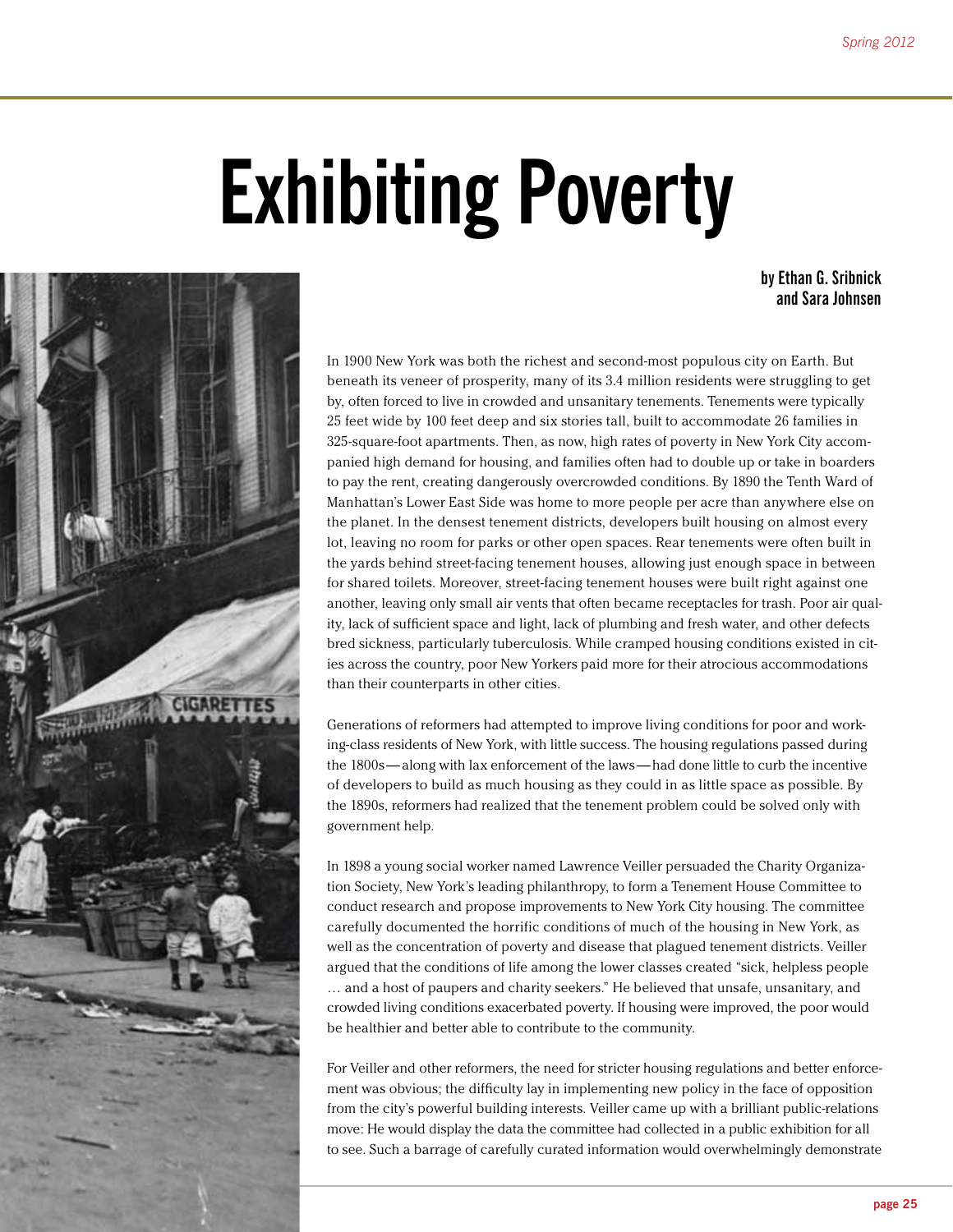## Uncensored

### *The Historical Perspective*

the extent of the housing problem in New York City and force the city to accept reform.

The Tenement House Exhibition opened on February 1, 1900; by the time it closed, two weeks later, it had attracted more than 10,000 visitors. The exhibition traveled to other American cities before being displayed at the 1900 World's Fair, in Paris. Visitors viewed more than 1,000 photographs depicting environmental conditions that perpetuated poverty: severely overcrowded bedrooms, dangerous stairs, inadequate fire escapes, and narrow airshafts. The exhibit also included charts, diagrams, and tables detailing the state of health, nationality, and average age of tenement inhabitants.

Two series of maps were particularly revealing. A series of "poverty maps" reproduced the blocks of tenements in the city, demarcating each building. Black dots covered much of the map; each dot on a building represented five families who had applied for charity from that address in the past five years. Similarly, "disease maps" used a dot on a building to note each case of tuberculosis discovered there in the past five years; again, at least one dot was found on nearly every tenement house, and the worst buildings had up to 12 dots each.





The crowning achievement of the exhibit, however, was a cardboard model of an actual tenement block. The exhibit showed dramatically what these 39 tenement buildings, located at Chrystie and Canal streets on the Lower East Side, actually looked like. It noted that the whole block, which was home to 2,781 people, shared 264 water closets, and that residents in only 40 apartments were lucky enough to have hot running water. There was no stationary bathtub in the whole block. Thirty-two recorded cases of tuberculosis on the block attested to the prevalence of disease, while the 660 applications for charitable assistance attested to the depth of poverty.

The exhibition drew media attention and elicited a quick response. In his opening speech, Governor